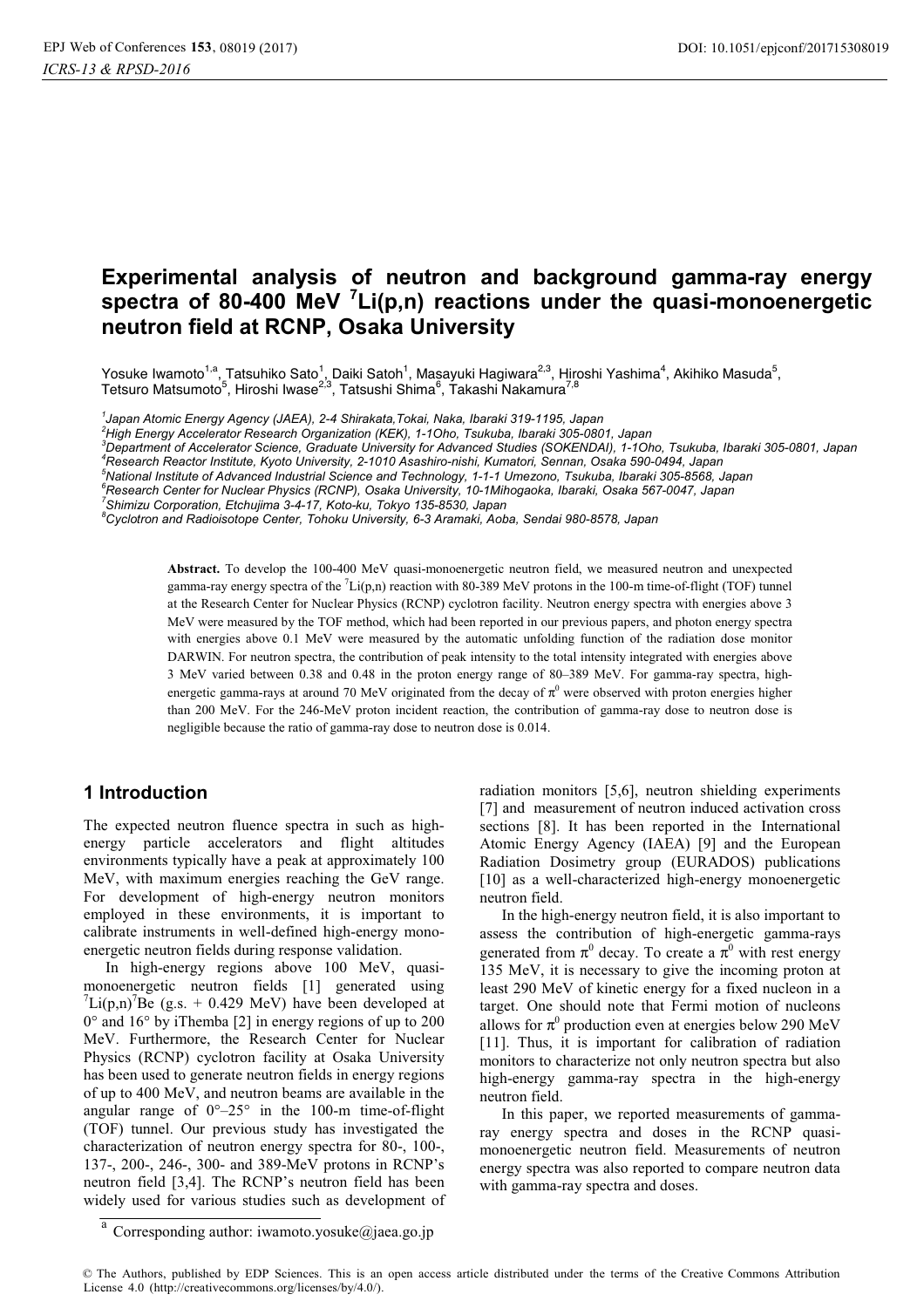## **2 Experiments**

The experiments were carried out in the 100-m TOF tunnel of the RCNP ring cyclotron. A schematic view of the experimental arrangement is shown in **Fig. 1**. This section briefly describes the experiments. Details for neutron measurements were in our previous paper [4].

Proton beams extracted from the ring cyclotron at 80-, 100-, 137-, 200-, 246-, 300- and 389-MeV were made to strike a 1.0-cm-thick lithium target  $(^{7}Li~99.88\%)$ placed in a swinger located in a vacuum chamber. Neutron energies were measured by a TOF method.



**Figure 1.** Illustration of experimental setup in the 100-m tunnel at RCNP cyclotron facility [4].

For neutron measurements at  $0^\circ$ , the target was set at the entrance of the swinger. Measurements at angles between  $5^{\circ}$  and  $25^{\circ}$  (0°,  $5^{\circ}$ , 10°, 15°, 20°, 25°) were made by moving the target downward along the curve trajectory of the proton beam in the swinger. To measure proton beam intensity, we used a swinger magnet to drive protons into a Faraday cup after they passed through the target. Neutrons produced at the target entered the 100-m tunnel through a 5-mm-thick acrylic window at the exit side of the swinger and a 10 cm  $\times$  12 cm aperture in a 150-cm-thick movable iron collimator embedded in a concrete wall located 4.5 m from the target. A clearing magnet equipped in the movable collimator served to remove charged particles from the neutron beam. The movable collimator and the swinger magnet allowed neutron emissions to be measured at angles between 0° and 25°.

The neutron TOF measurements with energies above 3 MeV were made at angles between 0° and 25° using NE213 organic liquid scintillators of two sizes (12.7 cm  $\times$  12.7 cm and 5.08 cm $\times$  5.08 cm (in diameter  $\times$ length)) with different flight path lengths between the target and detector surfaces. The neutron-detection efficiency of NE213 was calculated using the SCINFUL-QMD code [12, 13]. Finally, the energy spectra were determined on the basis of the detection efficiency, detector solid angle, and proton beam current.

Gamma-ray energy spectra with energies above 0.1 MeV were measured at 0° for 100-, 246-, 300- and 389- MeV by the automatic unfolding function of the radiation dose monitor DARWIN composed of a phoswitch-type scintillation detector, which consists of liquid organic scintillator BC501A coupled with ZnS(Ag) scintillation sheets [14].

#### **3 Results**

**Figure 2** compares the measured neutron energy spectra at the RCNP quasi monoenergetic neutron filed [3]. Peak neutrons covered the range from transitions to the ground state and the first excited state of  $\mathrm{^{7}Be}$  to transitions to the ground state of <sup>6</sup>Be. The peak neutron energy is lower than the proton energy because of energy loss in the lithium target, and it is lower than the 1.88 MeV threshold energy of the  $\binom{7}{1}(p,n)$  reaction. The neutron peak intensity is 0.9–1.1  $\times$  10<sup>10</sup> neutrons/sr/ $\mu$ C. The contribution of peak intensity to the total intensity integrated with energies above 3 MeV varied between 0.38 and 0.48 in the incident proton energy range of 80– 389 MeV.



**Figure 2.** Neutron energy spectra at 0° for 80-, 100-, 137-, 200-, 246-, 296-, and 389-MeV Li(p,xn) reactions and 1-cm-thick lithium target [4].

**Figure 3** shows gamma-ray and neutron energy spectra at  $0^{\circ}$  for 246-MeV <sup>7</sup>Li(p,xn) reactions. The unfolding function of DARWIN is useful for investigating gamma-ray and neutron spectra during the dose measurement, though it cannot clearly reproduce quasi-mono-energetic neutron peak as shown in **Fig. 3**. For gamma-ray spectra, low energy photons with energies below 20 MeV can be attributed to de-excitation of <sup>7</sup>Be, whereas high-energetic gamma-rays at around 70 MeV originate from the decay of  $\pi^0$ , which are created according to non-elastic nucleon-nucleon interactions [4]. The ratio of gamma-ray flux above 20 MeV to total gamma-ray flux is 0.31. At neutron and gamma-ray energies around 70 MeV, the gamma-ray flux is almost same with neutron flux. On the other hands, the contribution of gamma ray ambient dose to neutron dose is negligible because the ratio of gamma-ray dose to neutron dose is 0.014. High-energetic gamma-rays were also observed for 300- and 389-MeV protons, though it was not observed for 100-MeV proton incidence.